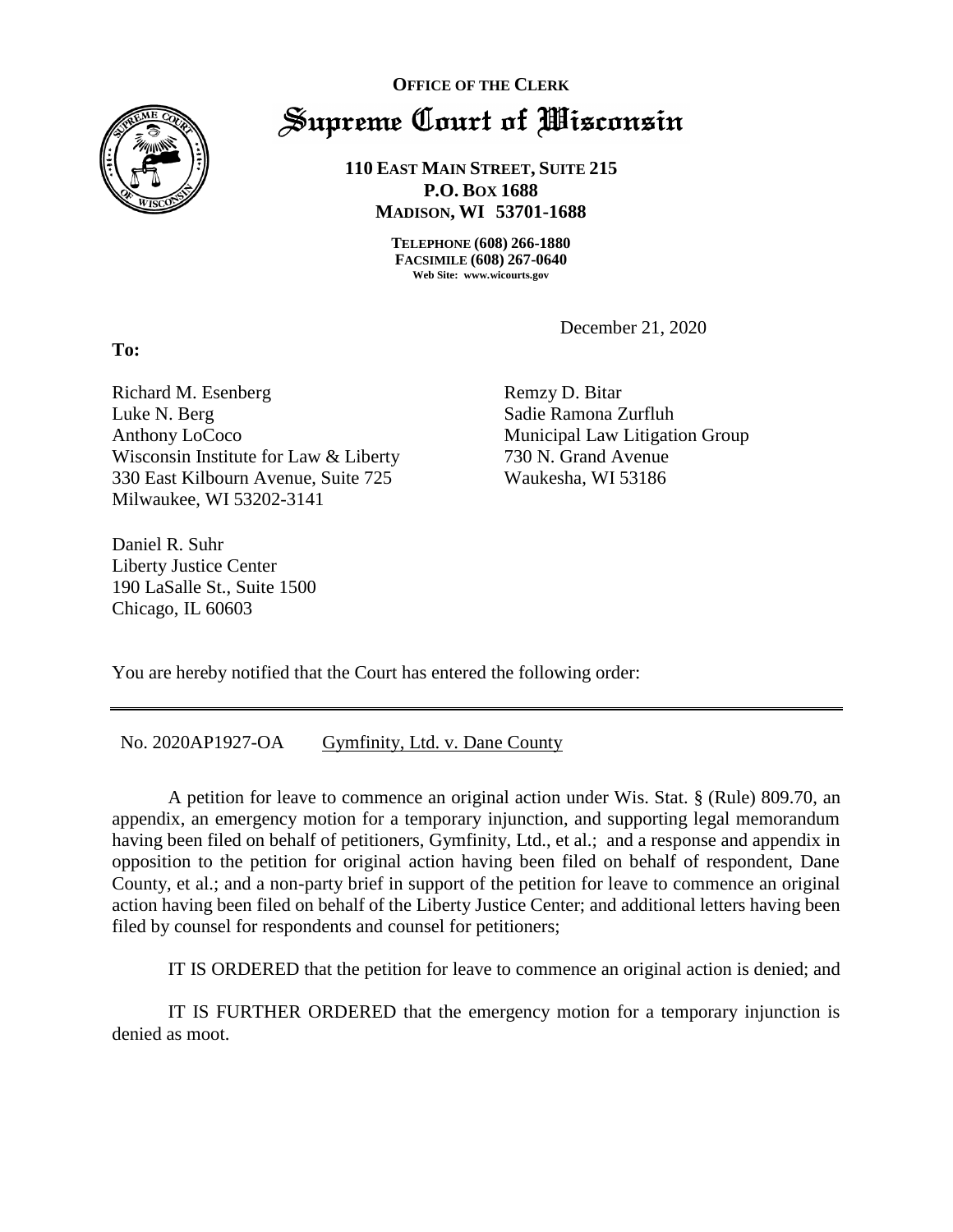Page 2 December 21, 2020 No. 2020AP1927-OA Gymfinity, Ltd. v. Dane County

BRIAN HAGEDORN, J. (*concurring*). This court is designed to be the court of last resort, not the court of first resort. That is why we have historically been receptive to original actions only rarely.<sup>1</sup> I hope we return there again.

But these are unusual times. The COVID-19 pandemic has raised unique policy and legal challenges. Governments around the world and here at home have responded by attempting to exercise power that appears without parallel in my lifetime, exposing already deep disagreements over the role of government. Unsurprisingly, the pushback has been passionate and persistent.

I have been supportive of this court's efforts to grant COVID-related original actions and decide them expeditiously. These cases have raised vital questions regarding the nature and limits of the tools available to those we've entrusted with leading our state. They have also raised discrete and dispositive legal issues where fact-finding would not be needed.

This petition raises similarly significant issues; however, multiple claims would seem to turn on questions of fact. At the very least, factual issues stand a good chance of being a barrier to deciding all the questions presented. I am also concerned that inserting ourselves into earlystage litigation of local regulations where the possible applications are complex and unknown could entrap us in the tangled web of passing judgment on all kinds of local restrictions for as long as COVID-19 endures. We are simply not equipped for that; circuit courts are. 2

That said, the petitioners present important statutory and constitutional questions that deserve judicial scrutiny. The petitioners also offer arguments calling on this court to enforce a more vigorous separation of powers to better align government operations with our constitutional order. If these issues reach this court in an appropriate case and procedural context, we can address them at that time.

For now, however, I agree with the court's determination to deny the petition for original action. In my judgment, this case presents complicated legal issues across a number of claims involving disputed questions of fact. It would be imprudent and potentially counter-productive to weigh in at this time.

 $\overline{a}$ 

<sup>&</sup>lt;sup>1</sup> See In re Exercise of Original Jurisdiction of Supreme Court, 201 Wis. 123, 128, 229 N.W. 643 (1930) (per curiam) ("This court will with the greatest reluctance grant leave for the exercise of its original jurisdiction in all such cases, especially where questions of fact are involved.").

<sup>&</sup>lt;sup>2</sup> Petition of Heil, 230 Wis. 428, 448, 284 N.W. 42 (1939) ("This court is primarily an appellate court, and it should not be burdened with matters not clearly within its province if it is to discharge in a proper and efficient manner its primary function. Mere expedition of causes, convenience of parties to actions, and the prevention of a multiplicity of suits are matters which form no basis for the exercise of original jurisdiction of this court.").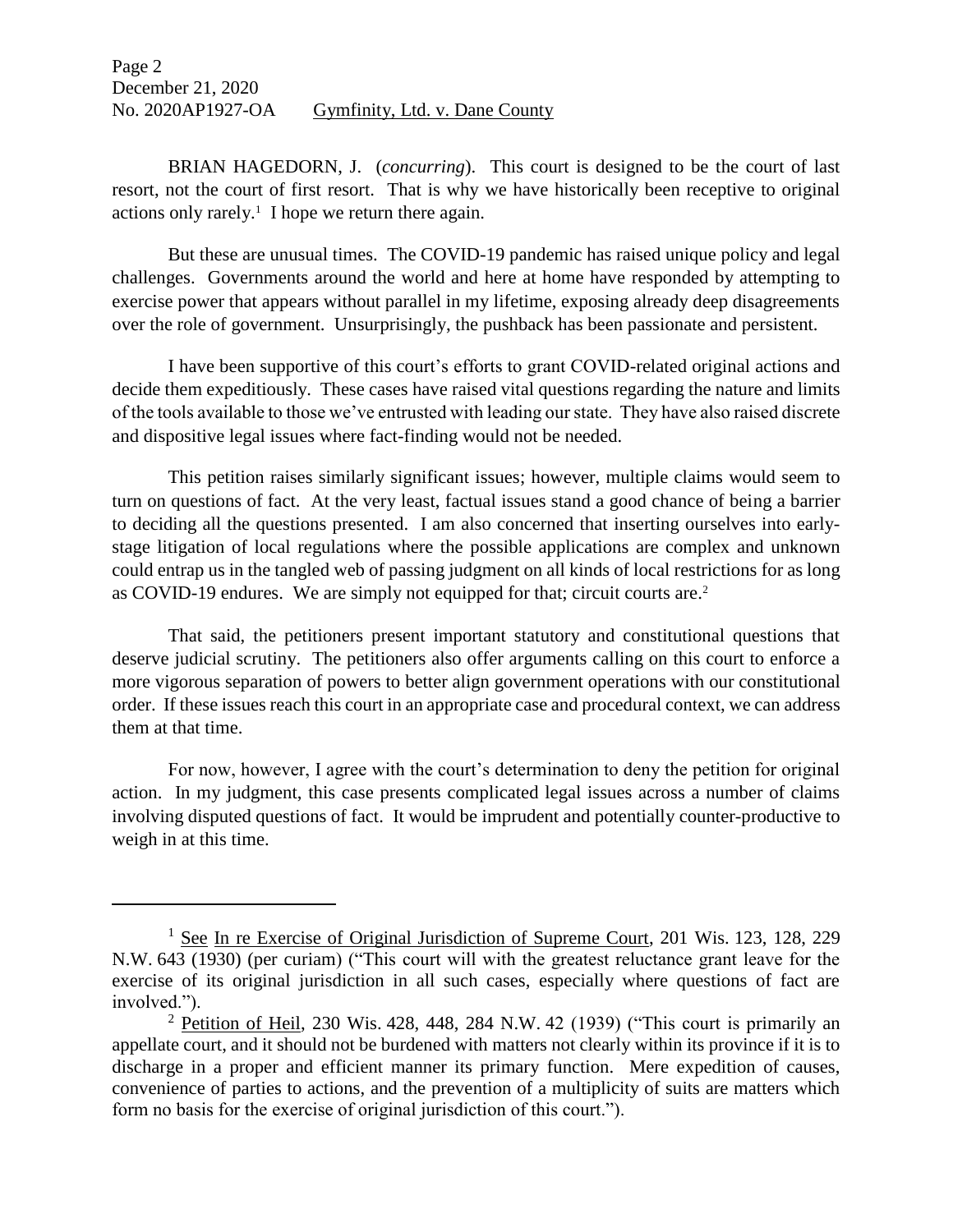PATIENCE DRAKE ROGGENSACK, C.J. (*dissenting*). While this court has recently received a barrage of petitions to commence original actions, when it is presented to us that fundamental personal liberty is suppressed by an unelected official, we must act. Waiting until the matter proceeds through a circuit court and the court of appeals will be justice denied.

## I. BACKGROUND

On November 17, 2020, Janel Heinrich, public health officer for Madison and Dane County, issued Emergency Order #10 (EO #10), which bans all indoor gatherings, including gatherings in private homes, among individuals who are not within the same immediate household. EO #10 became effective November 20, 2020 and expired December 16, 2020. EO #10 defines "Mass Gatherings" as "any gathering of individuals that are not members of the same household or living unit." It then provides that "A Mass Gathering inside any property is prohibited." A violation of EO #10 is a violation of Madison Municipal Ordinance Sec. 7.05(6) and Dane County Ordinance Sec. 46.40(2). It also subjects violators to a \$1,000 forfeiture.

On December 15, 2020, Heinrich issued Emergency Order #l1 (EO #11), which is effective December 16, 2020 and expires January 13, 2021. EO #11 defines Mass Gatherings as a "planned event" such as a festival, meeting or party. "Individuals that are members of the same household or living unit do not count towards the Mass Gathering numbers in their own household or living unit."<sup>3</sup> Heinrich also directs, "A Mass Gathering inside any property is permitted with ten (10) individuals or less not including employees. Individuals must maintain physical distancing."<sup>4</sup>

Gymfinity, Ltd. is a Wisconsin business that operates a gymnastics gymnasium in Fitchburg. It avers that Heinrich's order prohibits it from conducting its gymnastics education, training and classes, even though it has taken extensive efforts to protect against the spread of COVID-19.

Jeffrey Becker, who resides in Verona, is the father of four children who participate in a soccer club based in Dane County. He alleges that his children have been impacted by the sports restrictions and he and his children have been impacted by the restrictions of their personal associations with others.

Andrea Klein resides in Stoughton and is the mother of three boys, two of whom participate in Stoughton Youth Hockey Association, that are negatively affected by Heinrich's order. She also claims her personal liberty is affected by the restrictions on private gatherings.

Petitioners claim that Heinrich's order goes beyond her authority under Wis. Stat. § 252.03(2) to "do what is reasonable and necessary for the prevention and suppression of disease." They assert that the statute is limited to "public gatherings," and therefore, she has no authority to

 $\overline{\phantom{a}}$ 

 $3$  EO #11, par. 2.

 $4$  EO #11, par. 2 a.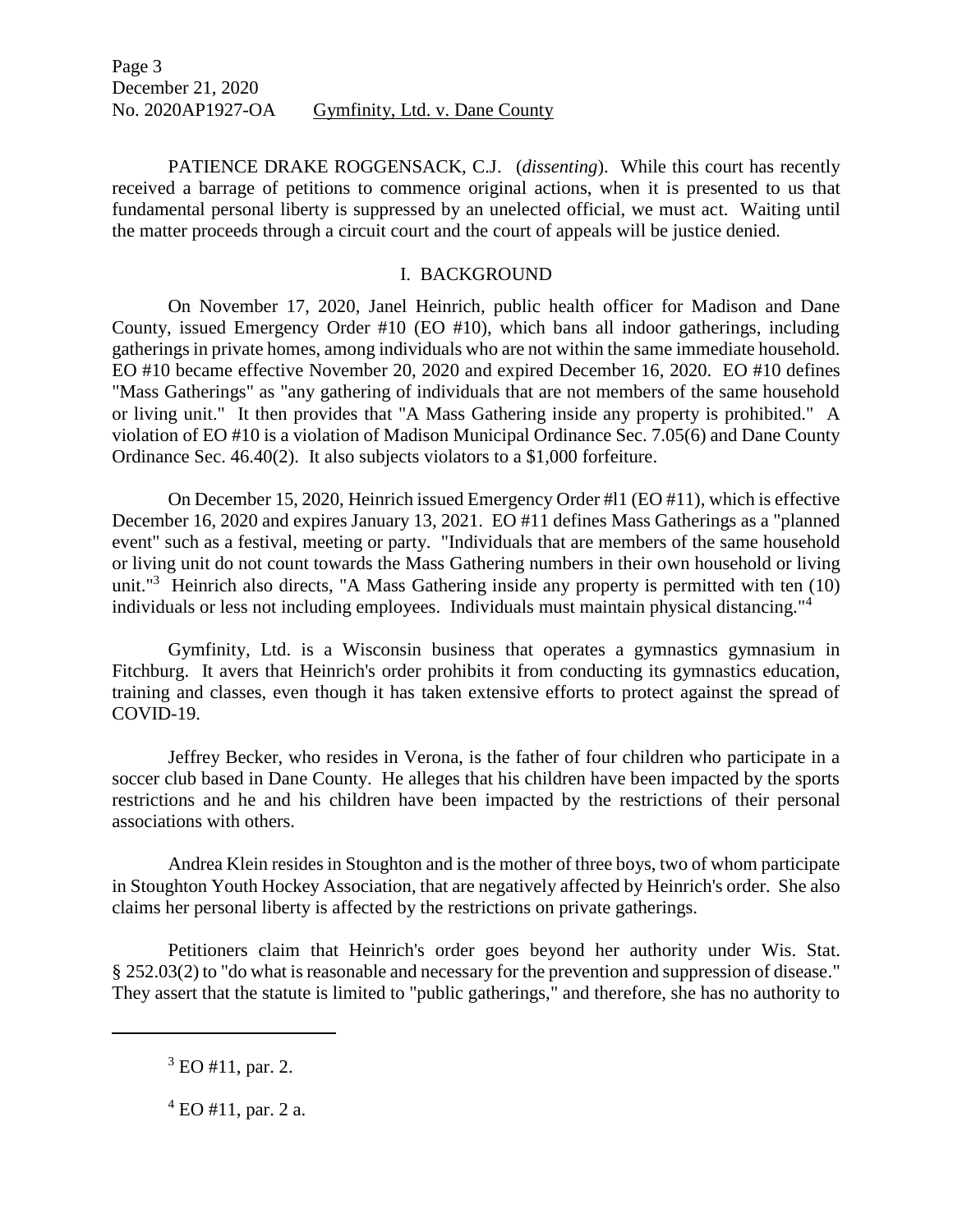regulate private gatherings. Petitioners contend that Heinrich infringes on constitutionally protected rights of association and on personal liberty protections that apply to one's home. Petitioners further contend that Heinrich's \$1,000 fine contravenes Wis. Stat. § 66.0113, which permits the governing body of a county or city to authorize the use of citations for violations of municipal ordinances but it does not permit fines to be created by a local administrative official.

Petitioners urge us to accept their petition for original action because there is a need to reaffirm the requirement of procedural safeguards when an executive is exercising legislative power. Watchmaking Examining Bd. v. Husar, 49 Wis. 2d 526, 536, 182 N.W.2d 257 (1971); Dowling v. Lancashire Ins. Co., 92 Wis. 63, 74-75, 65 N.W. 738 (1896). They assert that a decision from us is urgently needed because there has been little attention given to administrative acts of local administrative officials.

Petitioners ask us to enjoin Heinrich's order to the extent that it limits all indoor gatherings for private sporting activities and to the extent that it regulates private gatherings of one's family members in one's home when all family members do not reside in the same household. Petitioners assert that there is no basis in Wis. Stat. § 252.03(2) to regulate private gatherings in businesses or homes. They assert that the ban on private gatherings violates constitutional rights to freedom of association and invades upon constitutionally protected rights of personal liberty.

## II. DISCUSSION

There are many reasons why we should grant this petition for original action. Heinrich's regulation began with EO #10 and continues with EO #11. Heinrich likely will continue to issue subsequent orders regulating private conduct in one's business and home until a court tells her to stop. However, it is not necessary to dwell on each reason because Petitioners' focus on her regulation of the fundamental personal liberty interests exercised inside one's home is, in and of itself, sufficient to require that we accept this petition for original action.

Petitioners contend that EO #11 continues to suppress fundamental, personal liberty by defining "Mass Gatherings" as "a planned event" such as a "festival" or a "party." It continues to regulate who and how many people Dane County residents can have in their own homes. "A Mass Gathering inside any property is permitted with ten (10) individuals or less not including employees."<sup>5</sup> It regulates how far apart from each other guests in one's home must be during planned events. "Individuals must maintain physical distancing."<sup>6</sup> The order goes on to direct that "[i]ndividuals that are members of the same household or living unit do not count towards the Mass Gathering numbers in their own household or living unit."<sup>7</sup> Apparently, EO #11 applies to

l

 $\frac{7}{1}$  Id., par 2.

<sup>5</sup> EO #11, par. 2. a.

 $^6$  <u>Id.</u>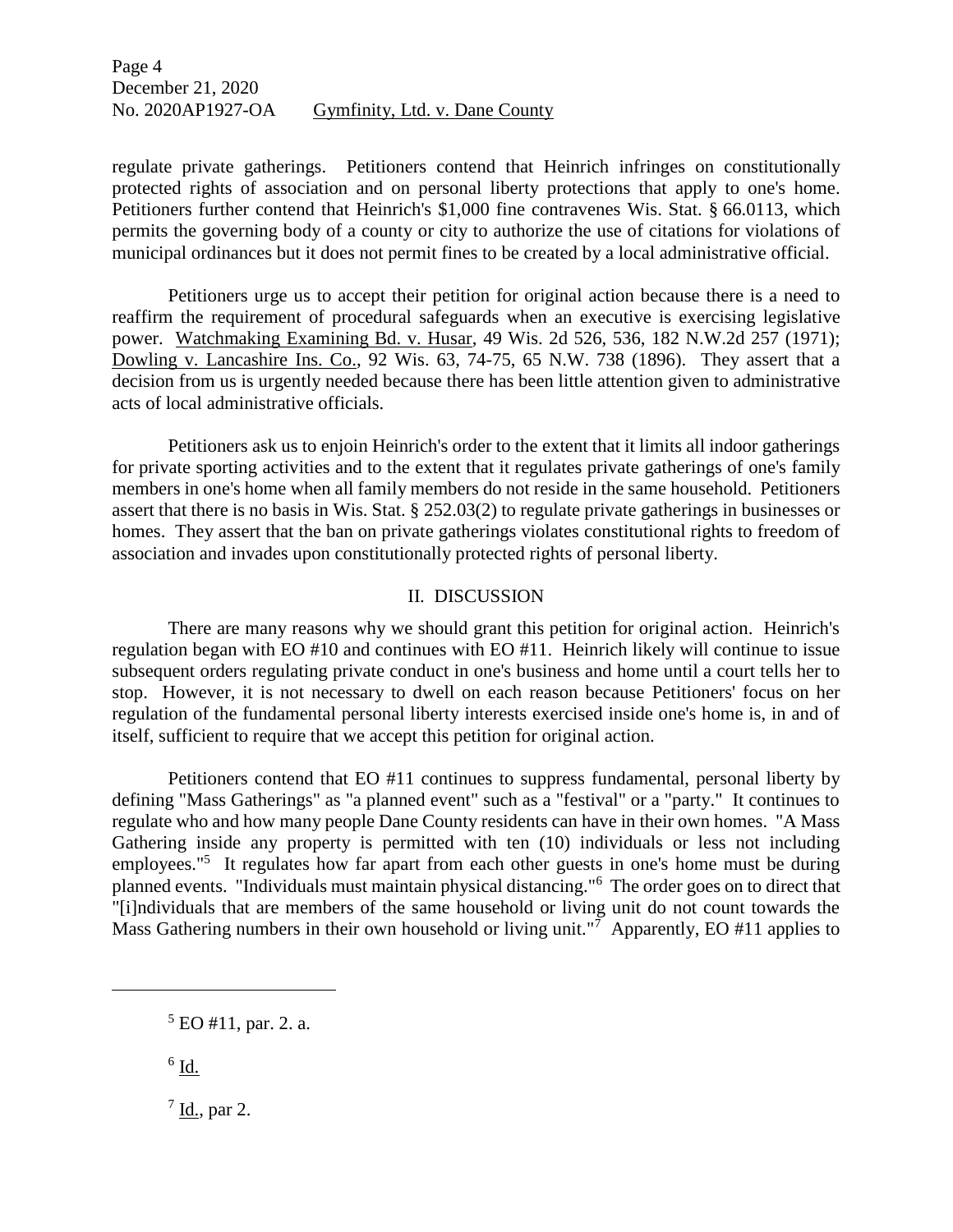Christmas Eve and Christmas Day parties, and it directs how many people one can permit to attend Christmas Eve and Christmas Day dinners in one's own home.

Petitioners contend that we have longstanding protections against orders such as EO #10 and EO #11 under both state and federal law.

They point us to Article I, Section 1 of the Wisconsin Constitution, which provides, "All people are born equally free and independent, and have certain inherent rights; among these are life, liberty and the pursuant of happiness; to secure these rights, governments are instituted, deriving their just powers from the consent of the governed."

"An inherent right to liberty means all people are born with it; the government does not bestow it upon us and it may not infringe it." Porter v. State, 2018 WI 79, ¶52, 382 Wis. 2d 697, 913 N.W.2d 842 (R. Bradley, J., dissenting). There is a long history in the law wherein many decisions "have respected the private realm of family life which the state cannot enter." Prince v. Massachusetts, 321 U.S. 158, 166 (1944).

In Moore v. City of East Cleveland, 431 U.S. 494 (1977), the Supreme Court considered an ordinance that limited the "occupancy of a dwelling unit to members of a single family." Id. at 496. The ordinance narrowly defined "family." Id. A woman had been living with her son and two grandsons, and one of the grandsons fell outside of the definition of "family." Id. at 497. The ordinance was enforced, and grandmother was convicted of a crime. Id. at 496. However, the ordinance did not survive Supreme Court review. The United States Supreme Court explained that "the Constitution prevents East Cleveland from standardizing its children and its adults by forcing all to live in certain narrowly defined family patterns." Id. at 506.

When intimate human relationships are at issue, the United States Constitution protects them as a fundamental element of personal liberty. Roberts v. U.S. Jaycees, 468 U.S. 609, 618 (1984). Furthermore, "[f]amily relationships, by their nature, involve deep attachments and commitments to the necessarily few other individuals with whom one shares not only a special community of thoughts, experiences, and beliefs but also distinctively personal aspects of one's life." Id. at 620. "[T]he safeguarding of the home does not follow merely from the sanctity of property rights. The home derives its pre-eminence as the seat of family life." Griswold v. Connecticut, 381 U.S. 479, 495 (1965).

Wisconsin law is in accord. "The safeguarding of the home is a vital public interest. That references to the right to be undisturbed in one's own home are brief, almost casual, in United States Supreme Court decisions must be taken to mean that this fundamental right is considered beyond challenge, not needing frequent defense." City of Wauwatosa v. King, 49 Wis. 2d 398, 405, 182 N.W.2d 530 (1971).

"There is no pandemic exception . . . to the fundamental liberties the Constitution safeguards." Wis. Legislature v. Palm, 2020 WI 42, ¶53, 391 Wis. 2d 497, 942 N.W.2d 900. "'[I]ndividual rights secured by the Constitution do not disappear during a public health crisis.'